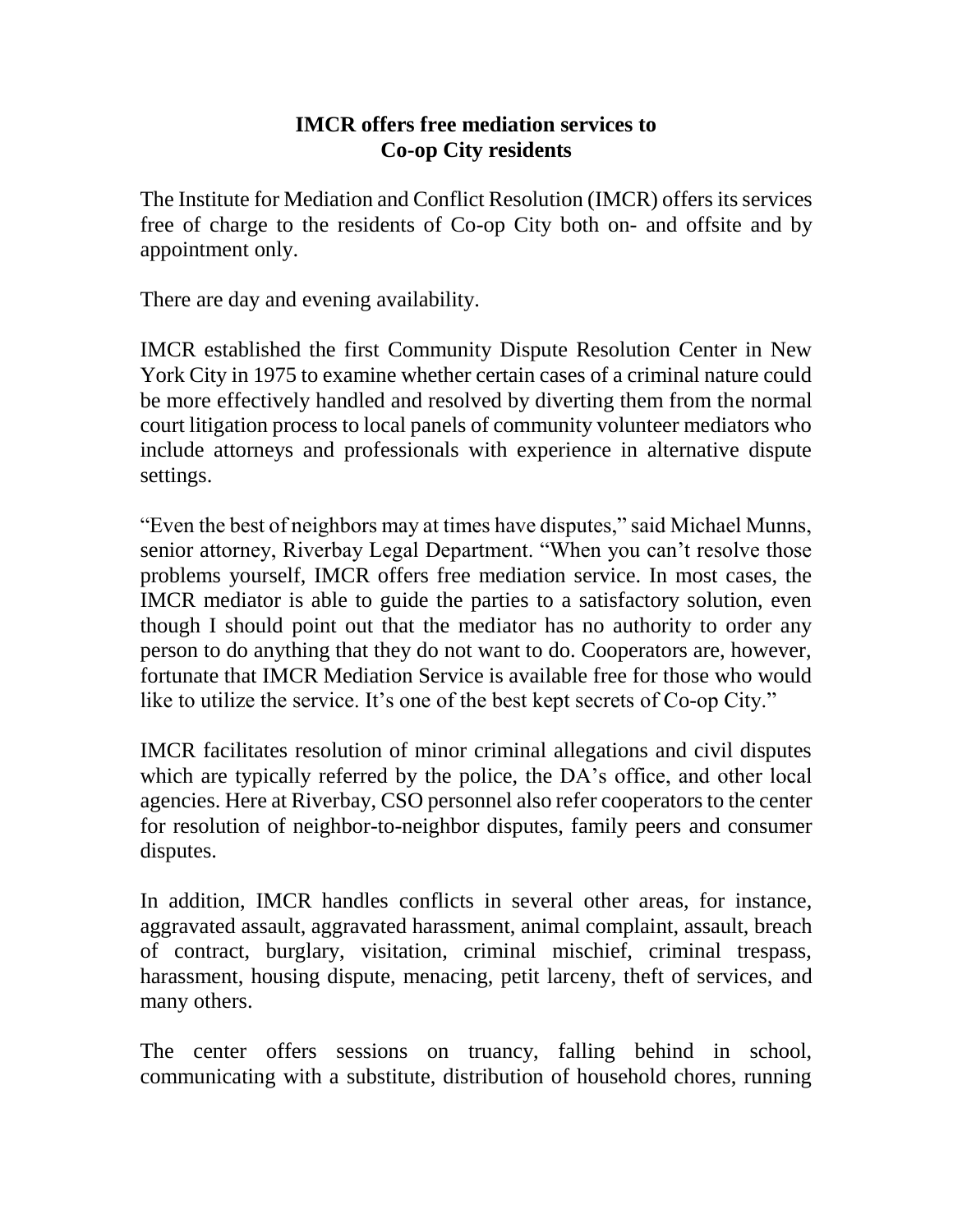away, early sexual activity, inappropriate friends and curfew negotiations as well as discussing parental fears.

According to Titus Rich, Jr., director of Mediation at IMCR: "Quite often when people have conflicts, they may not be comfortable talking to each other, but when they come to mediation, they will oftentimes open up and say things that if they did normally, they would probably end up in a fight about. In mediation when they are clear about their thoughts, they are able to express those thoughts and that gives the other party the opportunity to know what and how the other is thinking."

Mr. Rich explained there are no judges or lawyers at the mediation sessions, only the IMCR assigned mediator and the parties involved sitting down in a safe, neutral place which makes it a bit easier for them to open up and express their thoughts and feelings. This is especially important for children, he said, who, in the neutral setting of mediation, may feel comfortable enough to openly express to their parents, grandparents or any other person, what they do not feel they can say when they are home.

Mr. Rich added that IMCR has been involved with a lot of youth related disputes to help curb youth violence all across the Bronx for many years.

In addition to parties being referred to IMCR's services, IMCR also reaches out to those who may have been referred to the agency as possibly needing their conflict resolution services.

IMCR's mediators are on call on a consistent basis. They act as impartial "referees" during the mediation sessions, and all information and conversations are confidential.

Resolution can result in no agreement, or verbal or written agreement, which both parties sign and agree to although the mediators cannot demand that an agreement is signed since this is a voluntary process.

Whatever the outcome, IMCR reports the status of the session to Riverbay's Legal Department, and no pertinent details of those discussions are divulged.

IMCR's mission is to promote peaceful human relations by offering mediation and conflict resolution services and training in non-violent principles and skills which empower individuals to respond constructively to conflict.